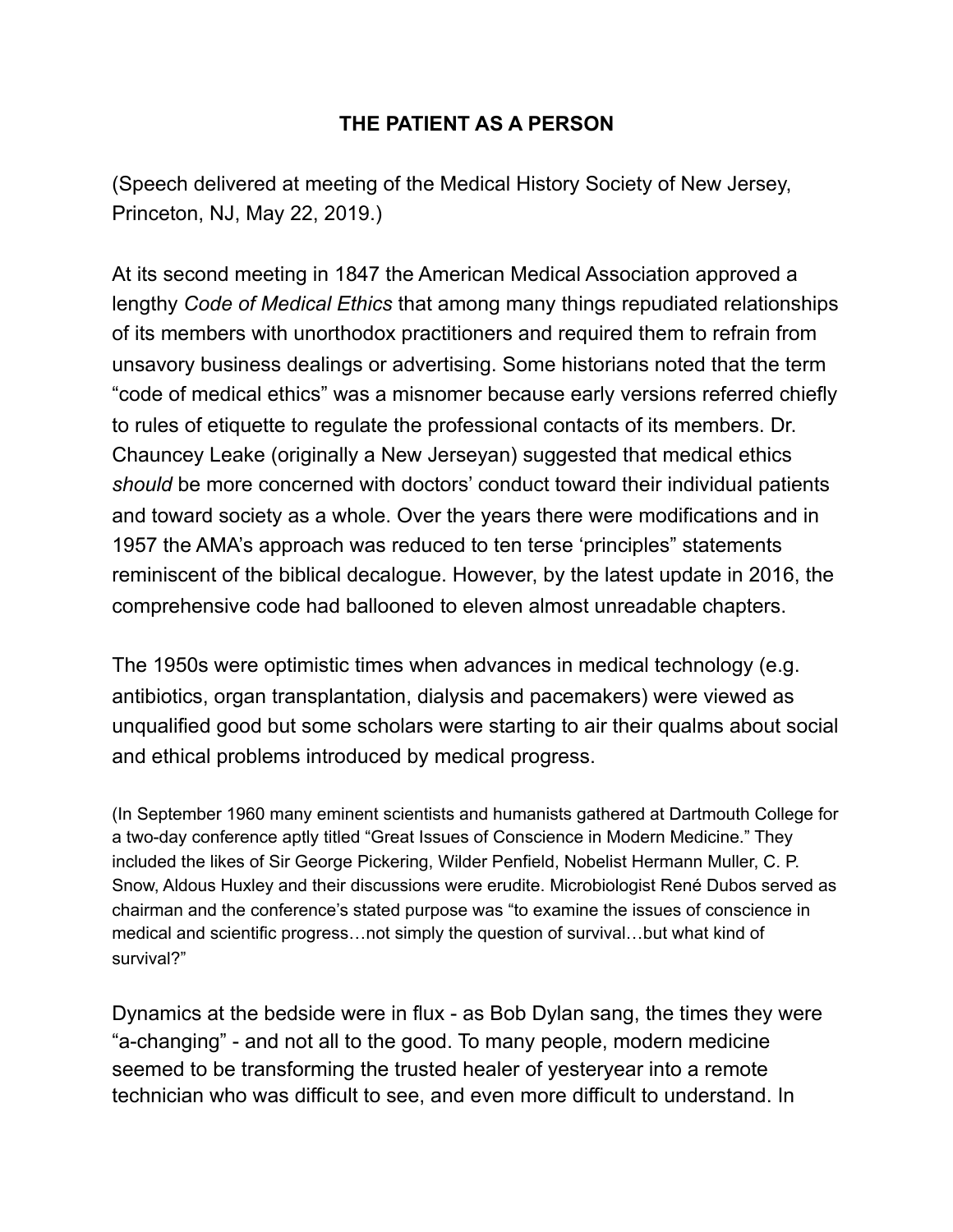1960, *Harper's Magazine* devoted a special supplement to discussing challenges plaguing the profession. ("The Crisis in American Medicine") It reported that "millions of people…were bitterly dissatisfied with their individual care" and that there was a crisis in human relations and breakdown in communications between doctors and patients. Medicine was being fragmented, bureaucratized and depersonalized; doctors had little time to talk to patients and the family doctor was becoming extinct. Moreover, the costs of care were soaring and government was entering the private world of medicine.

At the same time there was increasing interest in the spiritual dimensions of medicine and in 1961 the AMA established a Department of Medicine and Religion. It was chaired by a Presbyterian clergyman Rev. Paul McCleave and two years later, at their first public program that opened the national convention, (Atlantic City,1963) McCleave remarked that "the patient has a faith…and must be treated and cared for within the scope of that faith." Guest speaker Bishop Fulton J. Sheen added "There are no diseases; there are only sick people….Man is much more than a mass of nerves, tissues, blood and organs; the objective of medicine is the suffering person."

In February 1964 Rabbi Abraham Joshua Heschel, professor of Jewish Ethics and Mysticism at the Jewish Theological Seminary in New York City, received an unusual request. It came from Reverend McCleave who explained that he was writing on behalf of the American Medical Association to invite the rabbi to participate in a symposium titled "The Patient as a Person" that would open their annual convention in San Francsco that June. McCleave wrote that "there are many circumstances during an individual's lifetime that he requires both physician and clergy working together to accomplish his total health." But why did the AMA choose Rabbi Heschel to speak at their meeting? After all, who was he?

Abraham Joshua Heschel was born in Poland in 1907, descended from generations of eminent Hasidic rabbis. Although he'd escaped Europe in 1940, most of his family and friends died during the Holocaust. Transplanted in America, he accepted a teaching job at the Hebrew Union College in Cincinnati and after five years there he accepted an appointed at the Jewish Theological Seminary of America which was the academic flagship of Conservative Judaism.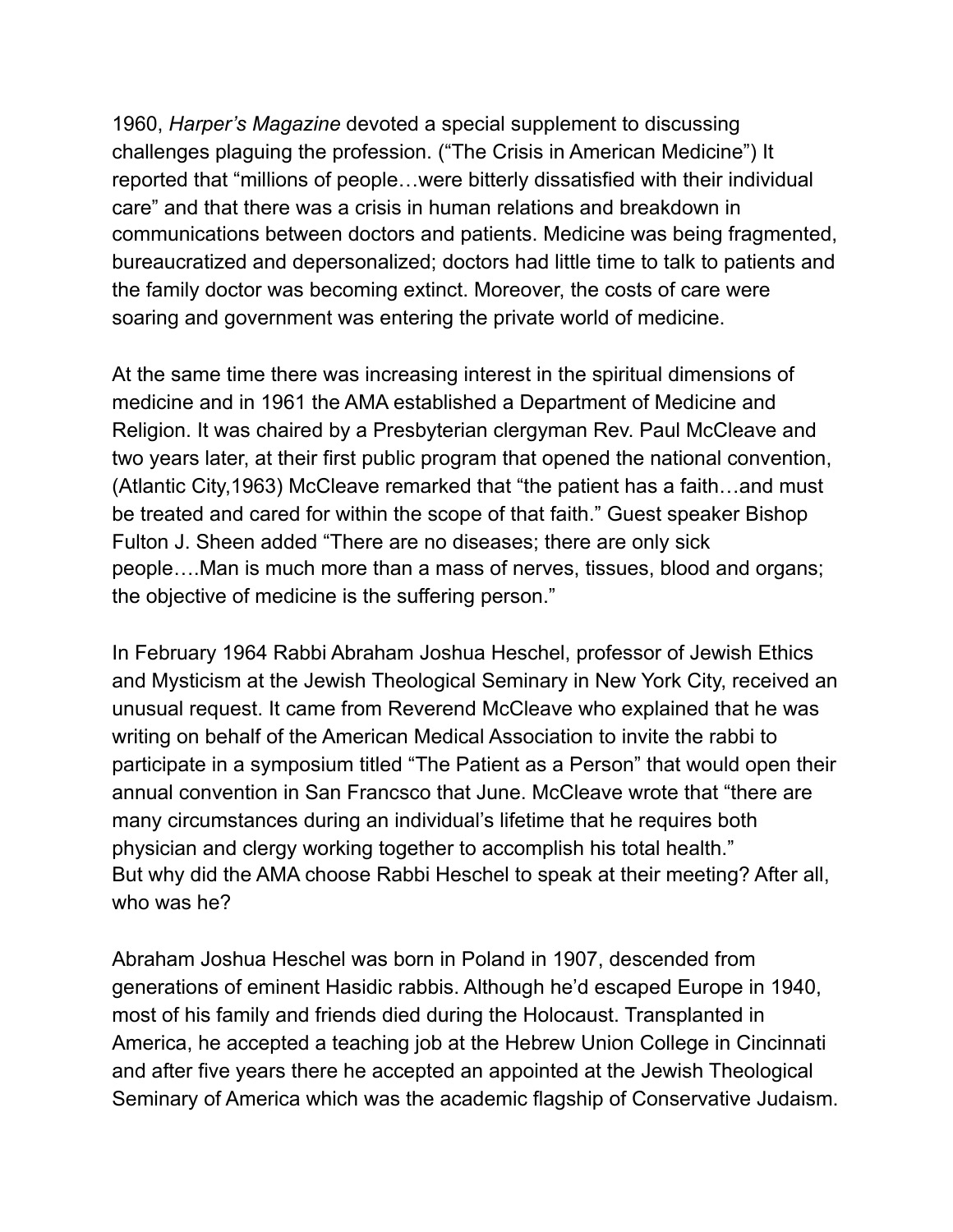After arriving on these shores, Heschel had quickly mastered English and evolved into a brilliant writer and an eloquent speaker. He also had worked actively to improve Jewish-Christian relations so he was a natural selection to speak at the AMA convention.

No doubt, the idea to invite him came from his friend Rabbi Seymour J. Cohen of Chicago who was ordained at JTS in 1946, the same year that Heschel joined the faculty there. Rabbi Cohen was a member of the AMA's new Committee of Medicine and Religion and, like Heschel, was active in the Civil Rights movement. Indeed, when Cohen introduced Martin Luther King as a featured speaker at a National Conference on Religion and Race in 1963, it was the first time that Rev. King and Rabbi Heschel met. (Both men appreciated in the other a kindred prophetic spirit and King sometimes referred to Heschel as "my rabbi."

The AMA's program on religion and medicine in 1964 was held on the opening night of its national convention and was chaired by the organization's president Dr. Edward Annis. Rabbi Heschel was preceded by psychiatrist William Menninger, president of the Menninger Clinic in Topeka, Kansas; each spoke for thirty minutes and received a \$500 honorarium plus expenses. After reading a preliminary draft, Rev. McCleave warned Heschel to "tone down" some of its more controversial political material but the rabbi was undeterred. And although the title of the program focused on patients, when he began his talk Heschel said that we cannot speak about the "*patient* as a person" unless we probe the meaning of a *doctor* as a person.

I'd like to read some of Rabbi Heschel's more memorable remarks from that speech to the AMA:

 *Technology is growing apace. Soon the doctor may be obsolete. [In the future] data about the patient may be collected by camera and dictaphone, arranged by typists, proceed into a computer. Then diagnosis and treatment may be established by a machine. Who, then, would need doctors?* 

 *The mother of medicine is not human curiosity but human compassion, and it is not good for medicine to be an orphan. Physics may be studied as a pure science, medicine must never be practiced for its own sake.*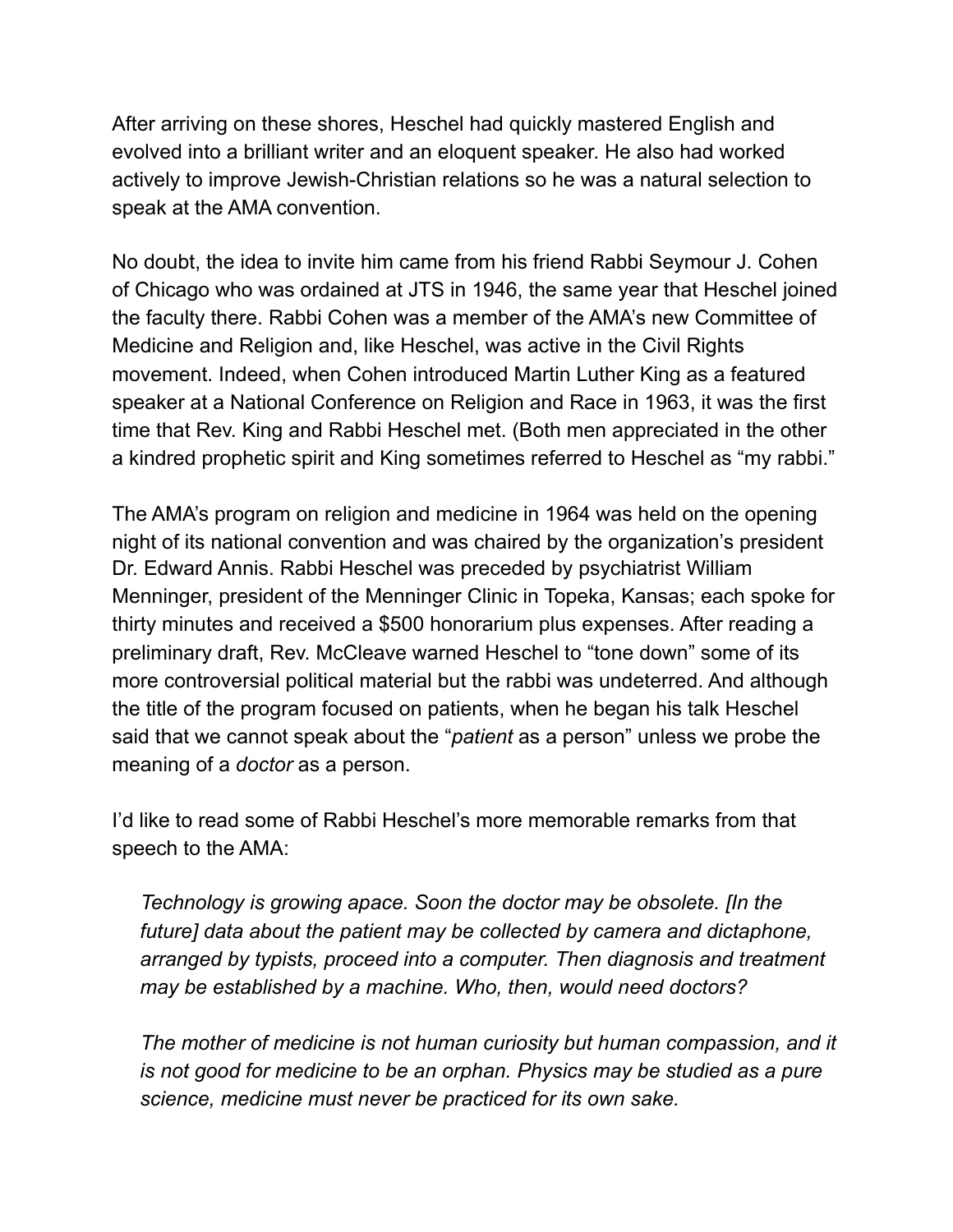*Medicine is more than a profession. Medicine has a soul, and its calling involves not only the applications of knowledge and the exercise of skill but also facing a human situation. It is not an occupation for those to whom career is more precious than humanity, or for those who value comfort and serenity above service to others.* 

 *The weight of a doctor's burden is heavy and often grave. In other professions mistakes, inadvertency, blunders may be pardonable, even remediable; the doctor, however, is often like an acrobat, a ropewalker; precision and meticulousness are imperative; one mistake and the patient may be dead.* 

 *While medical science is advancing, the doctor-patient relationship seems to be deteriorating. In fairness to physicians, the relationship has changed because medicine has changed. The doctor of old may have had little more to offer the patient than understanding, sympathy, personal affection….Many of us fear a collapse of the old and traditional esteem for the character of the doctor, an increasing alienation between the healer and the sick.* 

 *The doctor is alleged by many people to act like an executive, viewing the patient as a consumer. Generalizations are unfair. Such an image may apply to a minority of men in this great profession. Yet attitudes of some may reveal a condition of concern for many….The crisis in the doctor-patient relationship is part of the ominous, unhealthy, livid condition of human relations in our entire society, a spiritual malaria, a disease of which high-powered commercialism and intellectual vulgarity are the only premonitory symptoms.* 

 *Strictly speaking what is a patient? A human machine in need of repair; all else accidental? Or, as has been suggested, man could best be defined as an ingenious assembly of portable plumbing. [According to this approach] as a patient, what do I see when I see a doctor? Since I'm essentially a machine, I see the doctor as a plumber whose task is to repair a tube in my system….[But] to accept such a philosophy would be to perpetrate euthanasia on the spirit of medicine itself. The mechanics of medicine must*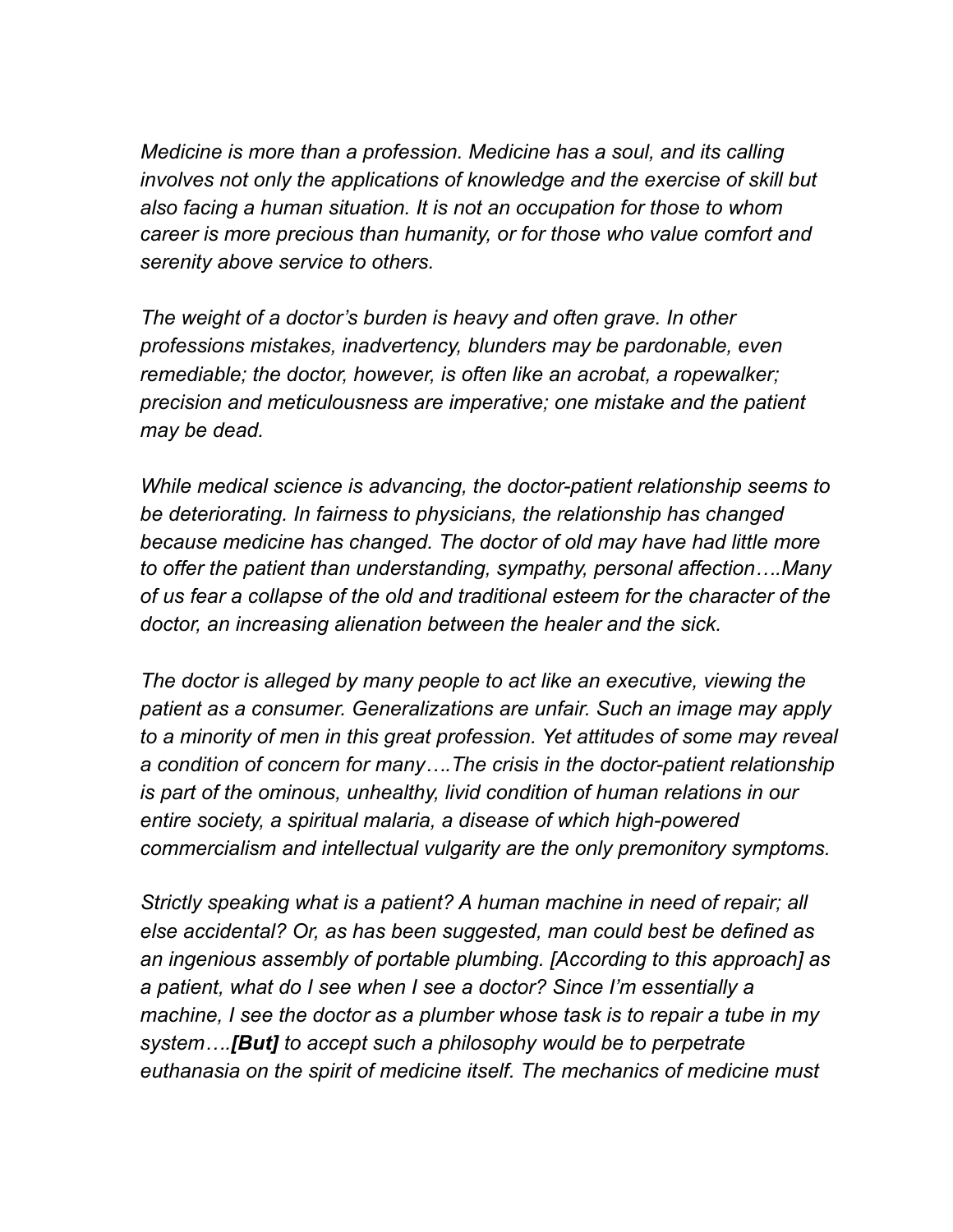not be mistaken for the very essence of medicine, which is an art, not alone a *science.* 

 *The doctor is not simply a dispenser of drugs, a computer that speaks. In treating a patient he is morally involved. What transpires between doctor and patient is more than a commercial transaction, more than a professional relationship between a specimen of the human species and a member of the AMA; it is a profoundly human association, involving concern, trust, responsibility….The doctor enters a covenant with the patient, he penetrates his life, affecting his mode of living, often deciding his fate. The doctor's role is one of royal authority while the patient's mood is one of anxiety and helplessness. The patient is literally a sufferer while the doctor is the incarnation of his hope.* 

 *In our democratic society, where every individual insists upon being independent and authoritarianism is abhorrent, the doctor is the only person whose authority is accepted and even cherished and on whose judgement we depend.* 

Need I remind you, all that and much more was said 55 years ago! By 1964 the paternalism that had characterized doctor-patient relationships since Hippocratic times was yet to be tested in the courts and the seminal Karen Ann Quinlan decision that tilted the dynamic away from doctors and toward patients - socalled "patient autonomy" - was still a dozen years off.

Recently I had occasion to ask Rabbi Heschel's daughter Susannah what experiences her father might have had prior to that conference that could have influenced his feelings about the medical profession? She suggested that perhaps it was his friendship with an immigrant physician who practiced in an Old-World style on Manhattan's Upper West Side whose humble office was more like an intimate living room than a clinic. This doctor engaged patients in a personal way - in effect, as "people."

In his speech Rabbi Heschel spoke only briefly about religion and never specifically referred to Judaism, but he remarked that "It is a grievous mistake to keep a wall of separation between medicine and religion. There is a division of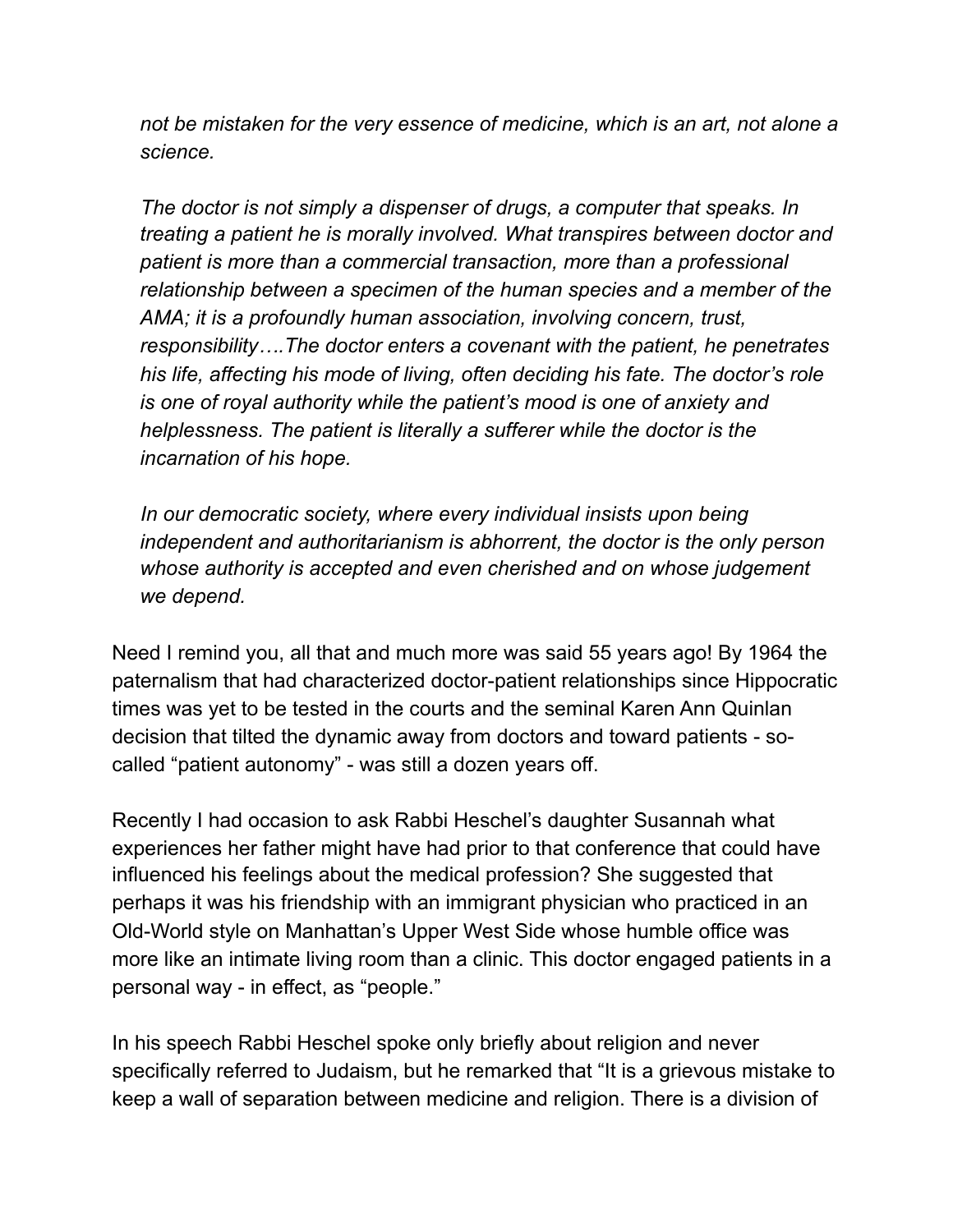labor but a unity of spirit. To minister to the sick is to minister to God. Religion is not the assistant of medicine, but the secret of one's passion for medicine." However, Rabbi Heschel quickly backed away from this theme and focused, instead, on a more fundamental concern for this audience - money!

 *The mortal danger faced by all of us is that of succumbing to the common virus of commercialism, the temptation to make a lot of money…The motivation to dedicate one's life to the great calling of medicine has its source in the depth of the person. Yet a great calling, whether teaching, healing or writing is a jealous mistress; she requires complete devotion, supreme appreciation.* 

 *Striving for personal success is a legitimate and wholesome ingredient of the person. The danger begins when personal success becomes a way of thinking, the supreme standard of all values. Success as the object of supreme and exclusive concern is both pernicious and demonic. Such passion knows no limit, According to my own medical theory, more people die of success than of cancer.* 

 *The nightmare of medical bills, the high arrogance and callousness of the technicians, splitting fees, vested interests in promoting pharmaceutical products, suspicion that the physician is suggesting more surgery than absolutely necessary - all converge to malign the medical profession. Man is often sick and medicine is indispensable for survival. But medicine today is believed to be afflicted with a Sisyphus complex and is itself in need of therapy.* 

(Dr. William Menninger agreed that one's religion, convictions, ideals and ethics are an extremely important part of a person's method of living; hence, they are a major factor in overall health. Focusing on the whole man or woman helps to counter a long-standing idea that people can be divided into parts - body and mind or body and soul. He said that at the Menninger Clinic three diagnoses are made for each patient - a physical diagnosis, a social diagnosis and a psychological diagnosis - and only by considering each patient as a physical organism, a social being and a spiritual entity can a doctor gain insight into their condition.)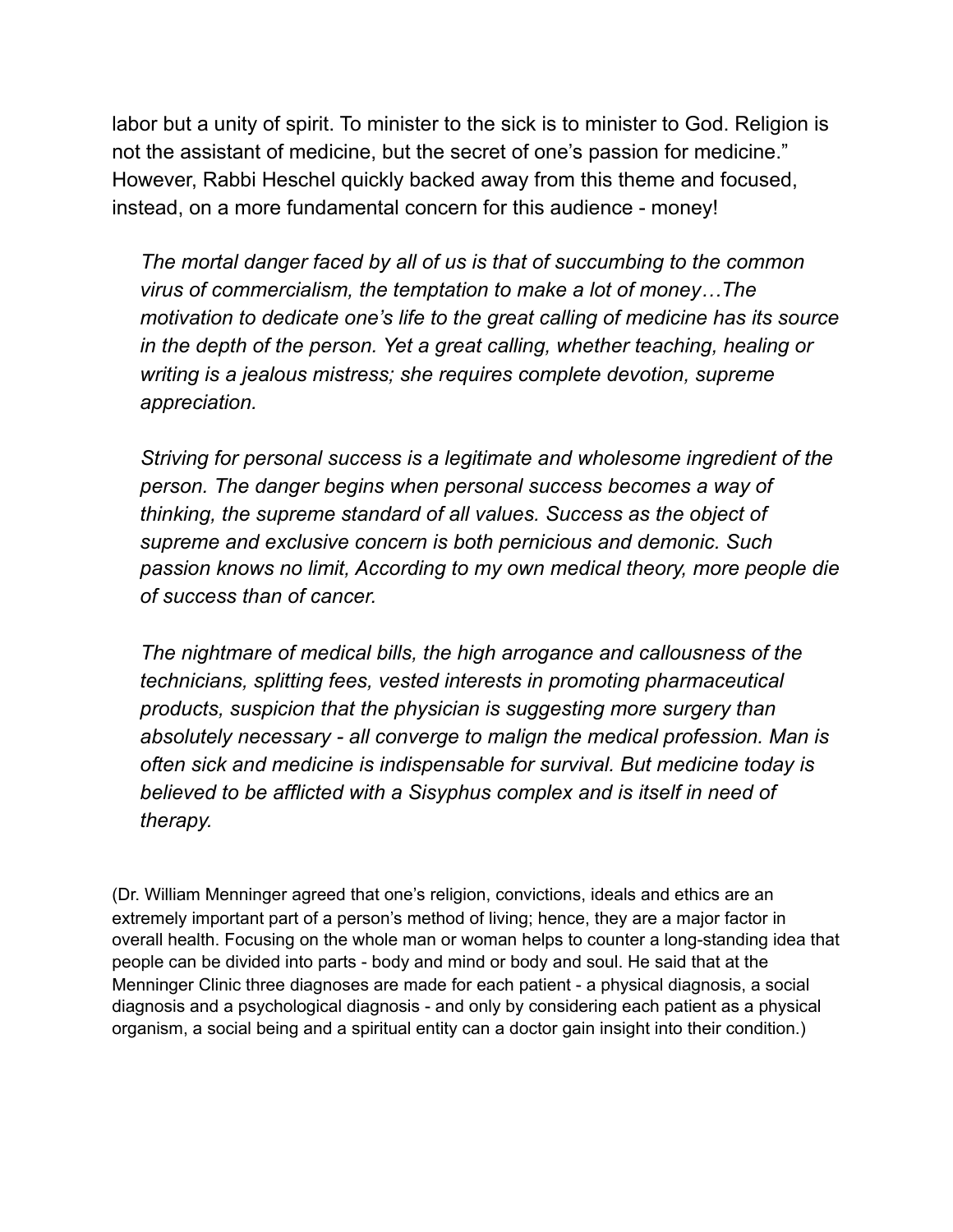The AMA's president, Florida surgeon Dr. Edward Annis, was not impressed. In informal remarks made afterward, he denied that doctor-patient relationships had declined but admitted that doctors weren't seen as much as in the past; indeed, some people were complaining where were the beloved family docs of yesteryear? Dr. Annis was more interested in outcomes than relationships and although he acknowledged that those old-timers had given unstintingly what they could, their patients died of illnesses that now could be cured. He admitted that today's doctors may not be around long enough for a patient to remember their faces, but now they were able to prescribe an effective remedy; although they may be gone quickly, the patient lives. Dr. Annis insisted that decline in personal contact doesn't mean that doctors no longer care about their patients: "The doctor as a person is still very much here. He is always where he is most needed."

The next day a headline in the *San Francisco Examiner* read "Dr. Heschel's Bitter Pill" - but his prescriptions were generally well received and there were many requests for copies of the speech. One congratulatory letter to "Dr. Joshua" (sic) cautioned that his fine words would do no good since "that group doesn't even speak to Cabots and Lodges" - presumably only to God. For the next decade although great interest continued about the spiritual dimensions of medicine enthusiasm gradually waned and the DMR and the related Committee of Medicine and Religion (CMR) were discontinued in 1972. (It's been suggested that the demise may have been linked to the AMA's contentious internal debate on abortion.)

For decades the conservative AMA had successfully resisted any incursions of government into the profession. When President Roosevelt's Secretary of Labor Francis Perkins, who was one of the most vocal proponents of universal health care, directly appealed to FDR, he lamented "we can't go up against the state medical societies; we just can't do it." But Harry Truman was ready for a fight. Listen to this extract from his message to Congress in 1947:

 *National health insurance is the most effective way to meet the Nation's health needs…If the financial risk is spread among all of our people, no one person is overburdened…more people can see their doctors and will see them earlier….The total health program which I have proposed is crucial to*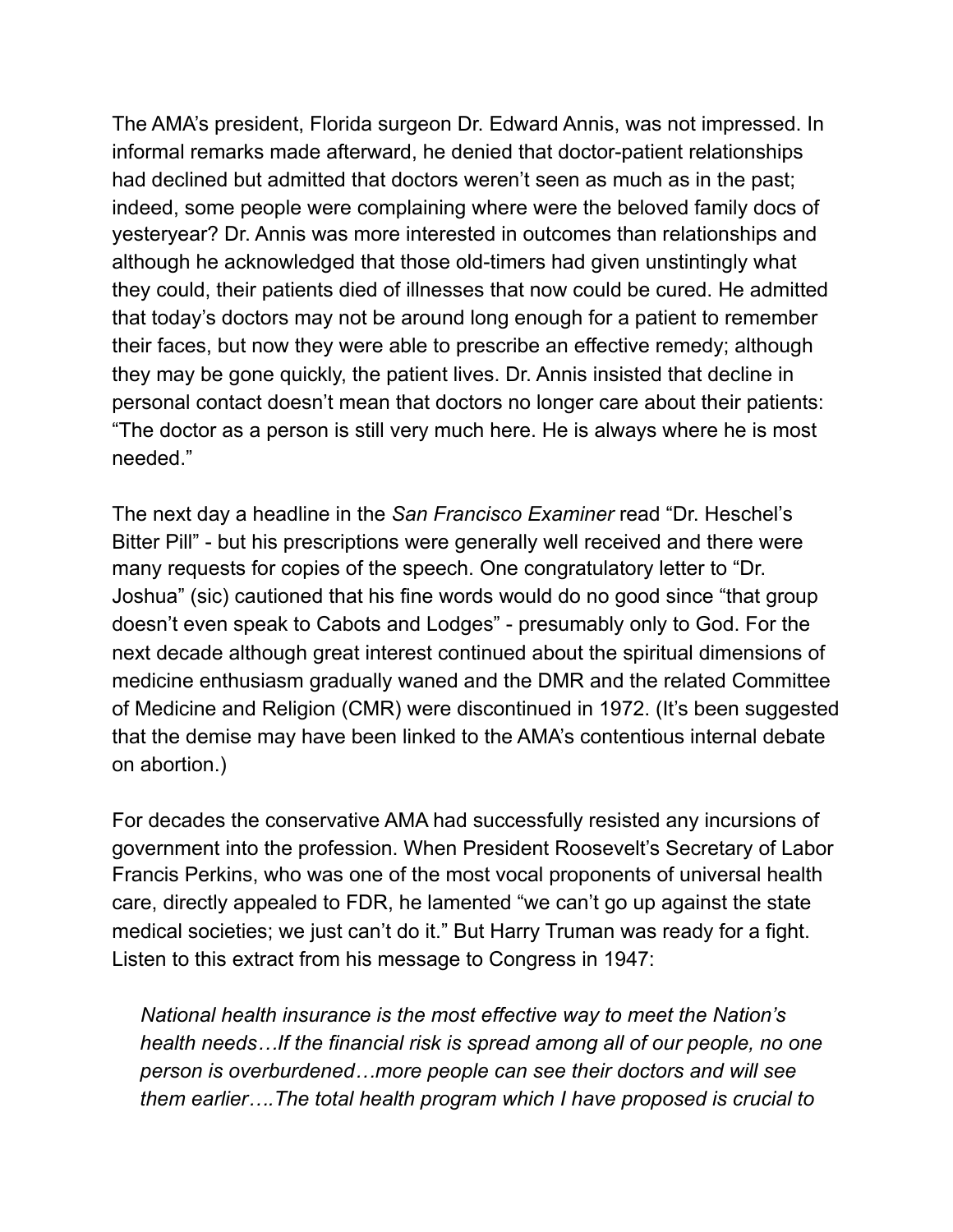*our national welfare and the heart of the program is national health insurance. Until it is part of our national fabric, we shall be wasting our most precious national resource and shall be perpetuating unnecessary misery and human suffering.* 

President Truman insisted that a single program was *not* "socialized medicine" and that we can afford to spend more for health; but the AMA was adamant and claimed that the Truman plan would enslave doctors. In 1961 the actor Ronald Reagan, acting as spokesman for the AMA, in a ten minute recording warned "If you don't [reject national health care] I promise you this program will pass as surely as the sun will come up tomorrow. And behind it will come other federal programs that will invade every other area of freedom as we have known it in this country. Until one day…we will awake to find that we have socialism."

(In 1971 when Princeton professor Paul Ramsey, who taught Christian ethics here at Princeton for nearly forty years published a seminal book in the emerging field of bioethics, he used the same title as had been discussed by Rabbi Heschel seven years earlier at the AMA convention, *The Patient as a Person*…..)

Once again, these days, universal health care is being debated and the pejorative "socialized medicine" is being employed and, to my mind, Rabbi Heschel's words from more than a half century ago remain relevant:

 *Socialized medicine may be a dangerous thing, but what shall we think of socialized sickness, of socialized despair of the aged? It is both sterile and dangerous to be involved in defensive and obsolete thinking. We must be open to the situation and seek to make available to all men the blessings that the genius of medicine has discovered. It is not enough to battle socialism. What is needed is fresh creative thinking, openness to the situation.* 

 *Many of us are expecting the AMA to serve as a major moral force in the life of our society. Whatever affects the health of man - care for the aged, the prevention of illness, the use of nuclear weapons - is within the scope of the AMA….Eclipse of sensitivity is the mark of our age.*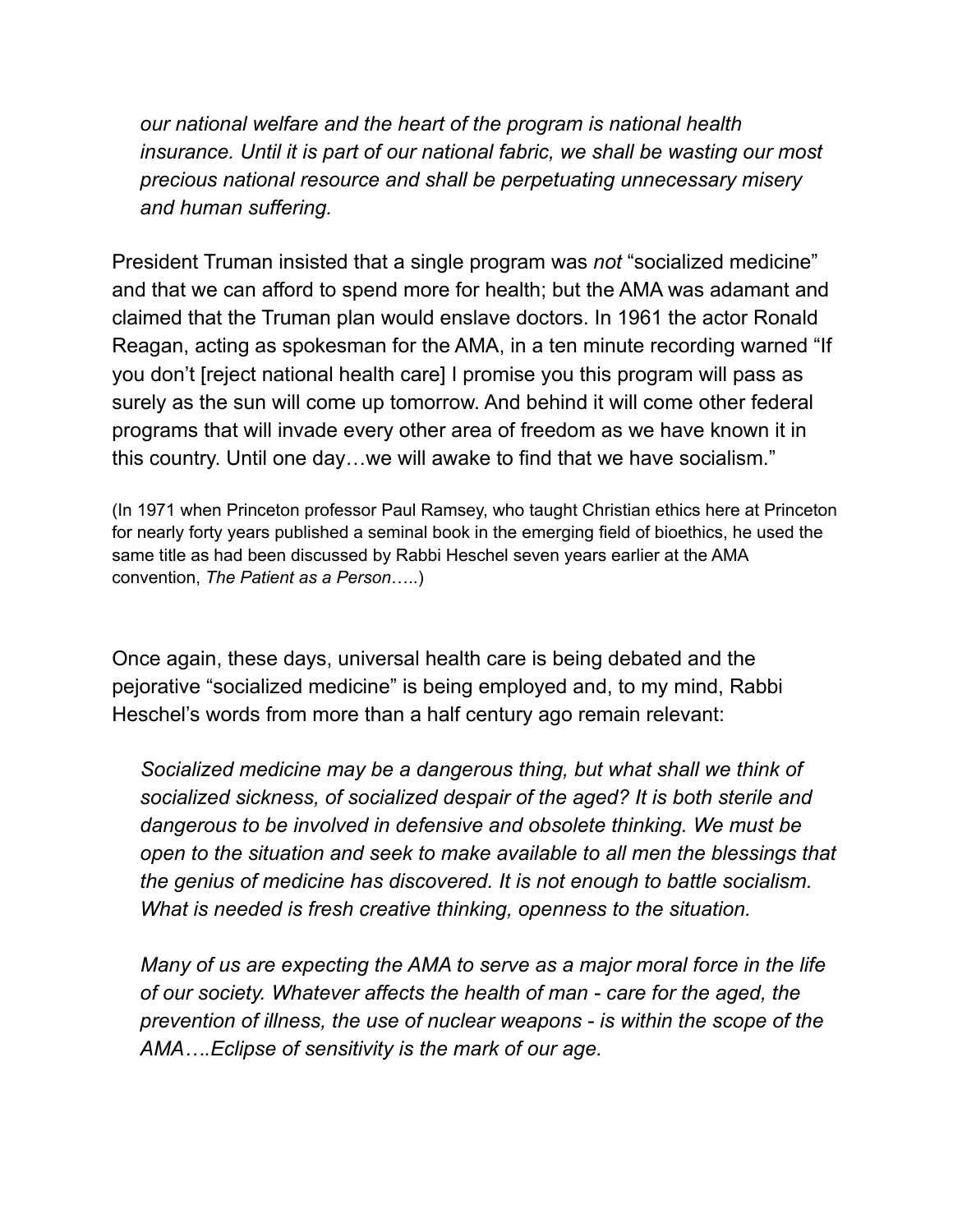*The calling and conduct of the doctor is care for others and the meeting of doctor and patient is an occasion for being human…The doctor is a major source of moral energy affecting the spiritual texture and substance of the entire society…The doctor is not only a healer of disease; he is also a source of emanation of the spirit of concern and compassion. The doctor may be a saint without knowing it, and without pretending to be one.* 

 At the same convention as Rabbi Heschel's speech, the AMA voted to permit nearly two thousand county and district societies to discriminate against doctors and patients of color. The next year, while some AMA leaders called for "pragmatism", hold-outs accused them of "appeasement" or "surrender" - of leading them like sheep into involuntary servitude. In 1965 Lyndon Johnson finally was able to sign Medicare into existence, but the AMA successfully lobbied for a clause that doctors were not required to participate or, if they did, wouldn't have to accept the "assigned" fee.

These days many people are again seeking to heal address dehumanizing and depersonalizing forces in medicine. Movements for "patient-centered" medicine have embraced the influence of patients' cultures, religions and spiritualities on their experiences of illness and medical decisions. It appears that Rabbi Heschel was prescient when he rebuked the medical profession 55 years ago - and because many of the same concerns remain today, his admonitions still resonate.

So as we move forward, it's necessary for the profession to address questions of meaning, value, and relationship that too often are ignored or insufficiently appreciated. As medicine increasingly is driven by technology and profit margins, our great challenge remains how to restore medicine's primary purpose which is how to humanely provide what is in the best interest of the patient as a *person*. Perhaps no one expressed that sentiment more succinctly than Harvard's Dr. Frances Peabody who in 1927 famously told his students that the art of medicine is that which carries us beyond the patient to the man." Again: the patient as a person.

In their extensive review of the history of the AMA's Committee and Department of Medicine and Religion, Daniel Kim et al concluded: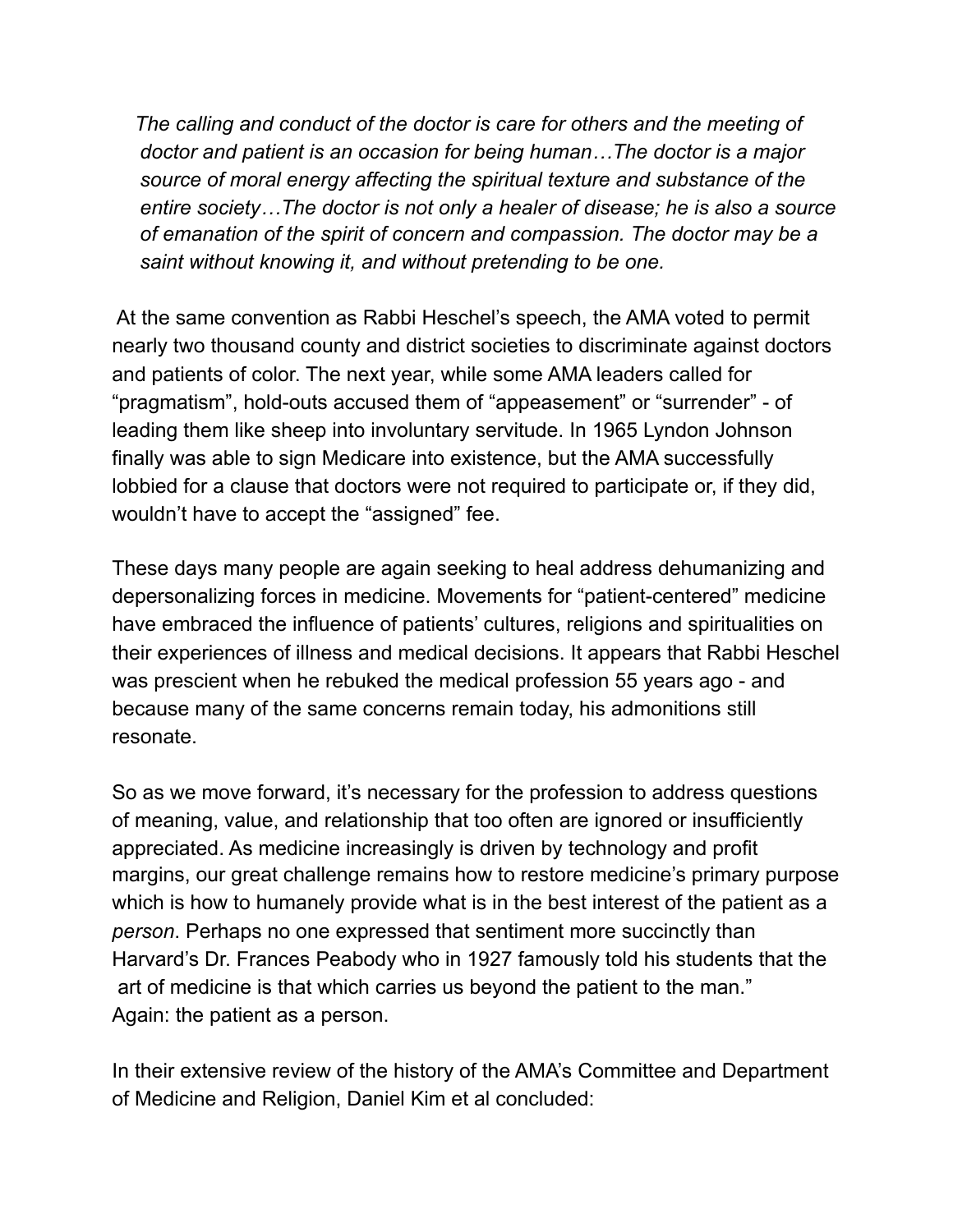*Many within academic medicine today are again seeking to heal the rift between medicine and religion and to engage spiritual and religious resources in addressing the same dehumanizing and depersonalizing forces that led to the AMA's initiative in medicine and religion half a century ago. They testify to the persistence of spiritual or religious needs in the practices of medicine. Much has changed since the 1960s, of course, but modern medicine's more recent interest in religion seems to spring from the same sources.The concept of treating patients as whole persons continues to be revisited….(they continued)* 

 *Movements for "patient-centered medicine" have embraced the influence of patients' cultures, religions, and spiritualities on their experiences of illness and medical decisions. For physicians, efforts to promote professionalism in medicine have stirred thinking about the virtues in medical practice and about medicine as a spiritual vocation, and a growing body of research suggests physicians' religious identities and commitments strongly shape their clinical practices, especially in certain domains….Despite the establishment of bioethics as a permanent feature of medicine's landscape, patients and practitioners alike seem to express needs that are more spiritual than moral.* 

## Addendum: CIVIL RIGHTS

In the canon of Abraham Joshua Heschel's published and unpublished work that is digitally archived at Duke University, as well as in many biographies that I've read, I could find no other instance where he spoke specifically about the medical profession. In order to delve deeper I researched some of the rabbi's correspondence from just before and after the San Francisco speech and one letter in particular suggested that during his brief stay in the city, Heschel must have been distracted by events far removed from medical matters. Indeed, the same weekend of the AMA convention was a pivotal time in the civil rights movement.

————————————————————————————————-

The letter just referred to was written to Rabbi Heschel by a man whom he'd first met that weekend. Edward M. Keating was the publisher of *RAMPARTS* a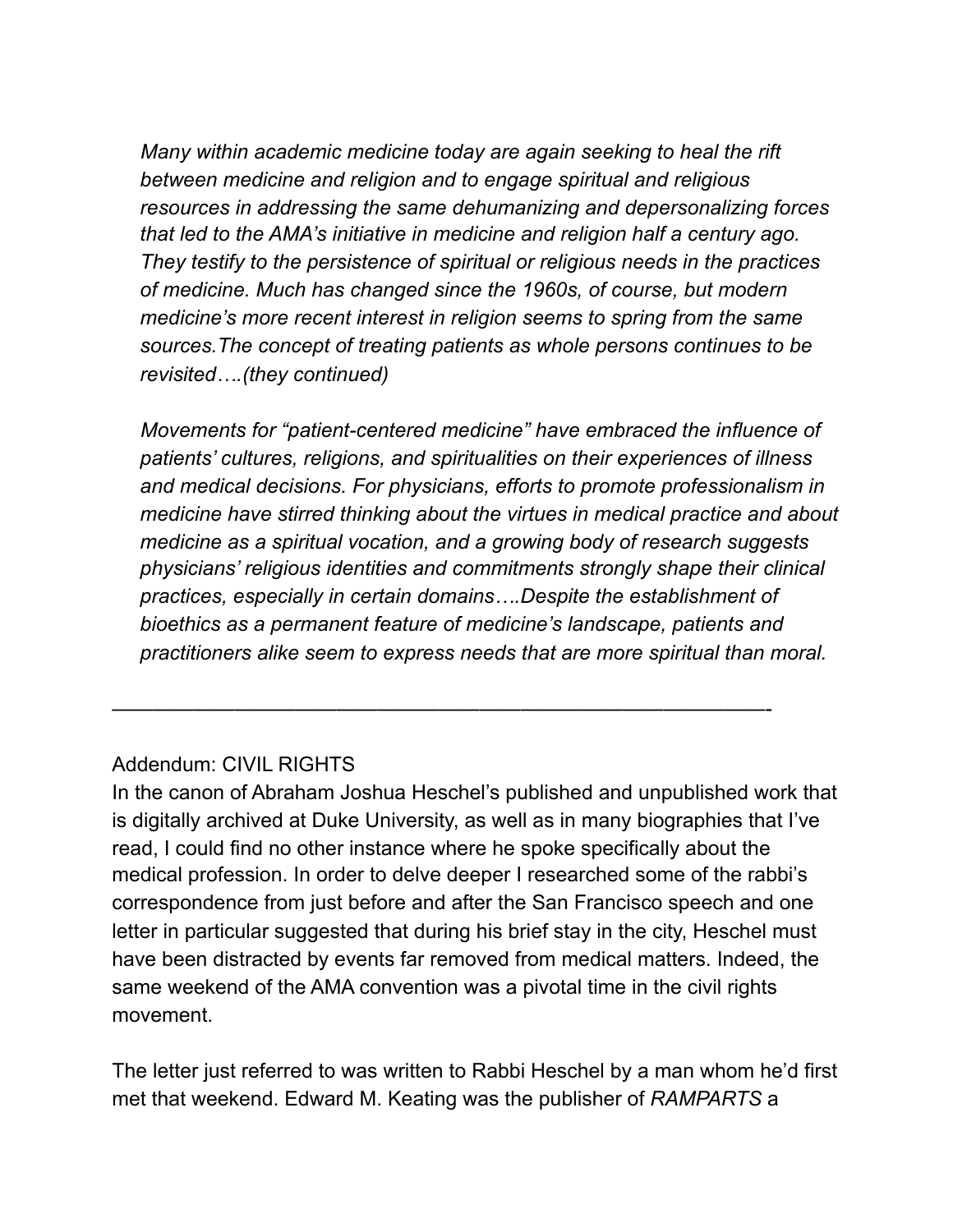politically progressive Catholic magazine and, in addition to praising the speech, Keating referenced a conversation the two had in which they expressed mutual dismay over the public humiliation that week of 29 year old Rev. William DuBay of Los Angeles. The young prelate had sent a 700 word message to Pope Paul VI asking him to remove Cardinal McIntyre as archbishop of Los Angeles for "coordinating a vicious campaign of intimidation against priests, nuns and lay Catholics who supported the Civil Rights movement." The pontiff was unimpressed and several days before the AMA meeting, DuBay genuflected before the cardinal, kissed his hand and publicly begged forgiveness. Writing two days after their meeting, Keating said that he was "sick with regret":

 *The case, as far as the Los Angeles Archdiocese and the public press is closed. I read an editorial which is enough to drive even a saint to despair. In*  fact, a nun in my home last night asked me to read it and I could not do so. *She read portions and in her beautiful voice it sounded like an angel of Heaven calling God for help. Locally the situation in Los Angeles is hopeless since the rallying point has been taken away. I can only wonder how all those hundreds of thousands of Negroes must feel now that an even more iron-clad silence has settled over the community.* (June 23, 1964)

Three days after Heschel's speech to the AMA, he was back in New York City to speak at the annual meeting of the Catholic Theological Association. He also held informal meetings about Jewish-Catholic relations that recently had been addressed in the Vatican's Second Ecumenical Council, but whether he discussed the Dubay affair. (Rev. Dubay was reassigned but continued anti-Vietnam war, anti-segregation and pro-gay rights activities and eventually was suspended from the priesthood. in Los Angles is unknown.) William Dubay's moral outrage reflected a national crisis during that turbulent summer of 1964.

While Rabbi Heschel was in San Francisco he surely was distracted and profoundly disturbed by news coming that same weekend from St. Augustine Florida, the nation's oldest city where Jim Crow was especially virulent. The previous year President John F. Kennedy had initiated the Civil Rights Act that was intended to outlaw segregation and racial injustice and after his assassination (Nov. 22, 1963) Lyndon Johnson took up the cause. Among the goals of LBJ's Great Society legislation was elimination of racial injustice but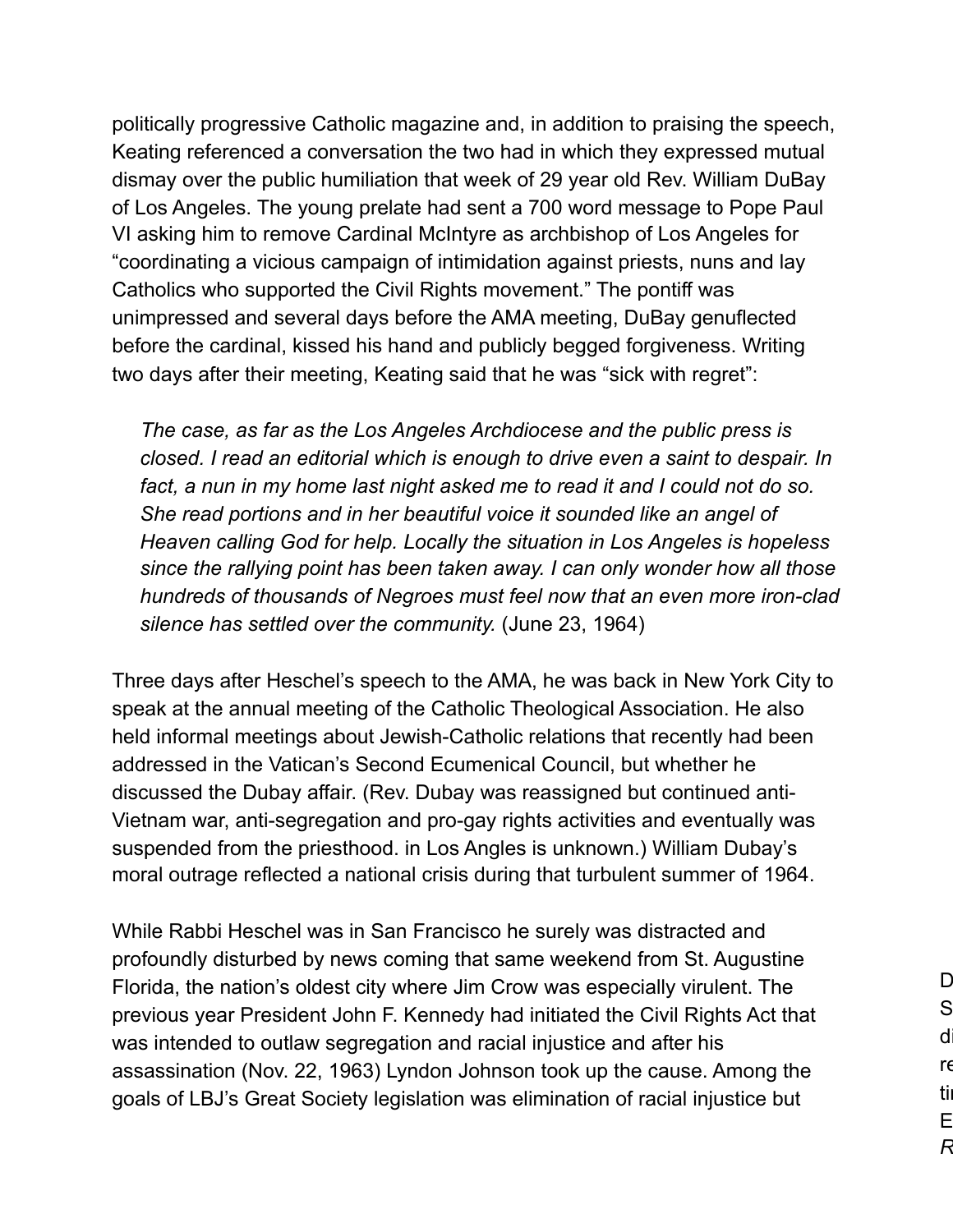when legislation was introduced, Dixiecrat senators led by Strom Thurmond and Robert Byrd filibustered for 75 days until on June 11th - ten days before Heschel's speech - a compromise bill, crafted by Hubert Humphrey and Everet Dirksen passed the Senate.

Martin Luther King and his supporters had gathered in St. Augustine to protest segregation and the KKK's influence. Non-violent demonstrations were being sponsored by black organizations, including CORE, SNCC and the NAACP and two hundred rednecks and KKK night-riders attacked marching blacks. The police were unable or unwilling to restore order and forty-five people were injured. Rev. King was arrested and from jail wrote a letter to his friend from earlier demonstrations, Rabbi Israel Dresner of Springfield New Jersey, urging him to come down and bring as many rabbis as possible, as he said, "to bear witness with us for self-respect and human dignity." When sixteen Reform rabbis arrived in St. Augustine, they were met by dozens of segregationists armed with broken bottles and bricks screamed threats.

Several days before Heschel's speech to the AMA, the Reform rabbis led a "pray-in" in front of a segregated restaurant and joined black people at the lunch counter of another. It was a decoy maneuver while, at the same time, black and white demonstrators jumped together into their motel's segregated swimming pool. The angry manager poured acid into the water and a fully clothed police officer jumped into the pool to make arrests. The rabbis were jailed along with two dozen civil rights activists - the police brutally using cattle prods to move them along - but in the next week several more so-called "swim-ins" were held at public beaches. During their one night in jail Rabbi Eugene Borowitz and activist Albert Vorspan composed a widely publicized letter in which they explained:

 *We came as Jews who remember the millions of faceless people who stood quietly watching the smoke rise from Hitler's crematoria….We came because we know that second only to silence, the greatest danger to man is loss of faith in man's capacity to act…..We shall not soon forget the stirring and heartfelt excitement with which the Negro community greeted us with fullthroated hymns and hallelujahs, which pulsated and resounded through the church; nor the bond of affectionate solidarity which joined us hand in hand during our marches through town, nor the exaltation which lifted our voices*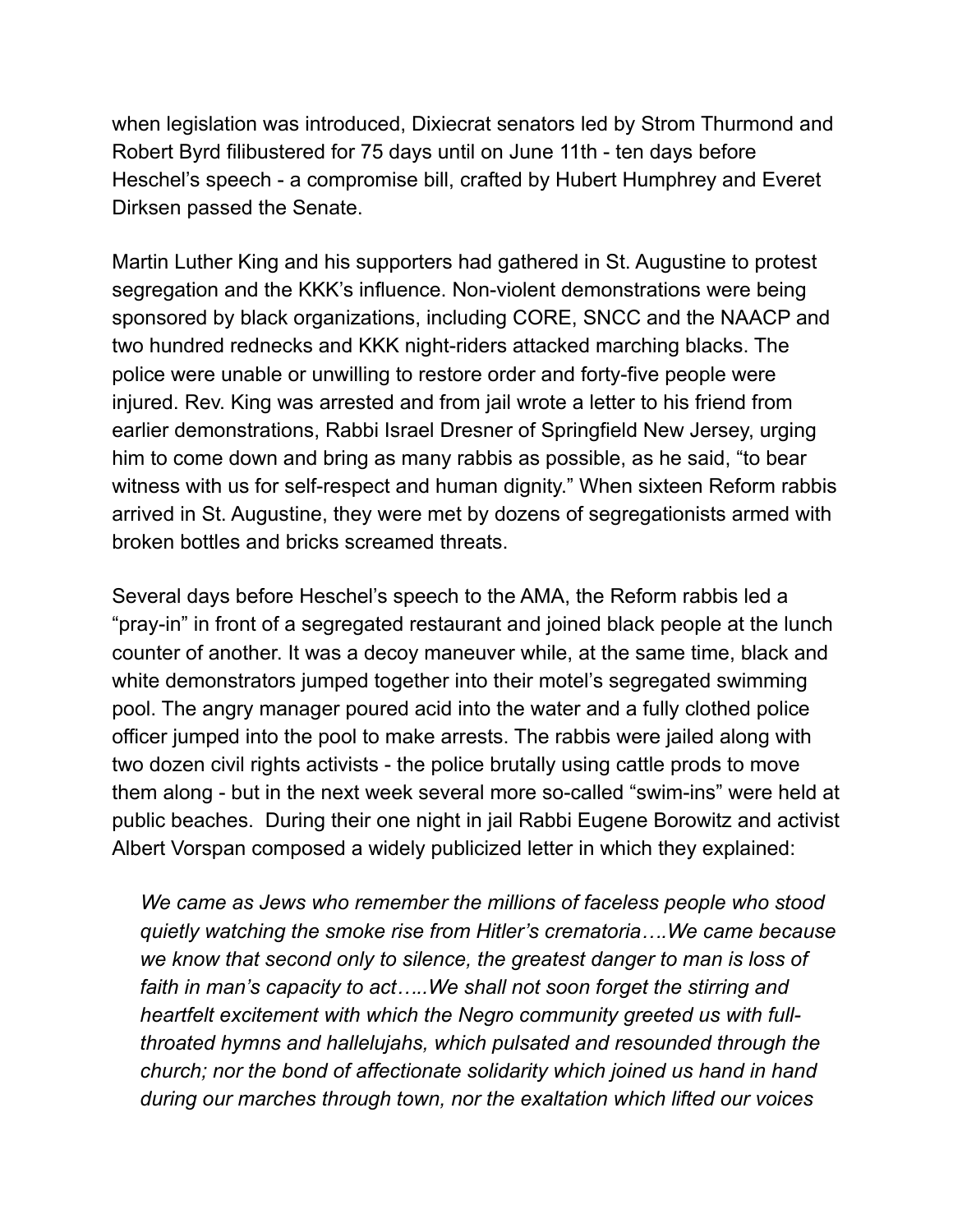*and hearts in unison; nor the common purpose which transcended our fears as well as all the boundaries race, geography and circumstance. We hope we have strengthened the morale of St. Augustine's Negroes as they strive to claim their dignity and humanity as we know they have strengthened ours*..

The incidents in St. Augustine had a grim accompaniment in Mississippi for the day after the Civil Rights Bill passed the Senate, more than two hundred mostly white college students had set off from Ohio for Mississippi to encourage black voters to register. The first contingent arrived on Sunday June 21 - the same day as Heschel's speech to the AMA - and that evening three of the volunteers: Andrew Goodman, Mickey Schwerner and James Chaney (a local African-American) were reported missing. Several days later their abandoned and burned car was discovered in a nearby swamp and for the next few weeks their photographs appeared on the front pages of national newspapers. Two weeks later their mutilated bodies were found buried in an earthen dam. They'd been assassinated by the Klu Klux Klan but, although eventually nineteen men were arrested, none ever were tried for murder. Surely Rabbi Heschel was with the demonstrators in spirit that summer weekend in 1964, but he was busy in San Francisco but the next March he made sure that he was front and center beside Martin Luther King in Selma, Alabama.

Senator Richard Russell had warned President Johnson that his support for the Civil Rights Bill would cost Democrats the South, but LBJ signed it into law on July 2 and four months later he won the presidential election in a landslide over Barry Goldwater and the next year (1965) Congress passed the Voting Rights Act. Nevertheless, Senator Russell had been correct since in following elections the Democrats did lose the formerly "Solid South" and today we're still paying the political price.

## REFERENCES

1. Daniel Kim, Farr Curlin, Kelly Wolenberg and Daniel Sulmasy. "Religion in Organized Medicine. The AMA's Committee and Department of Medicine and Religion, 1961-1974." *Perspectives in Biology and Medicine*, volume 57, number 3: 393-414, 2014.